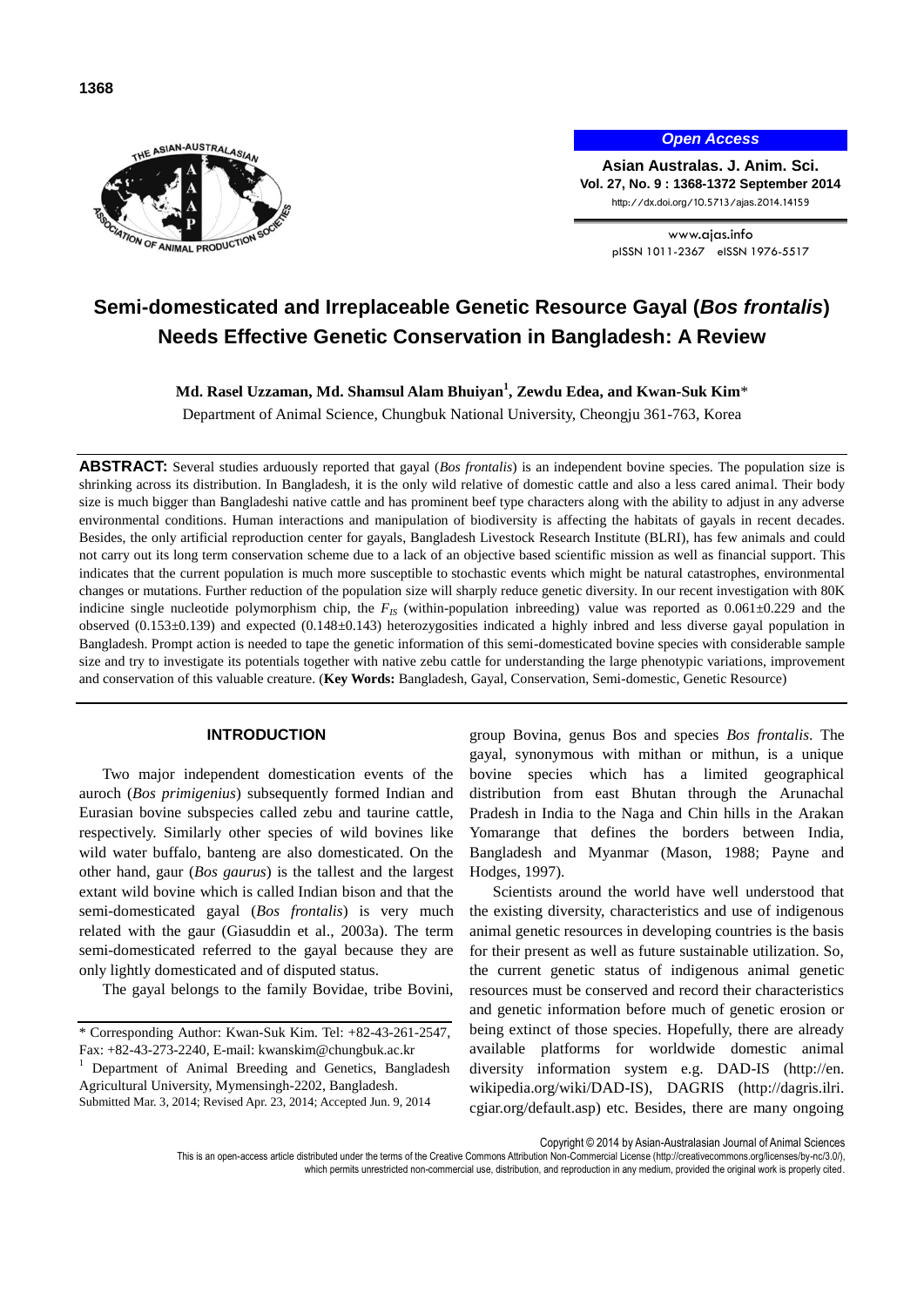projects focusing mainly for conservation and sustainable use of indigenous livestock and wild relatives across the world, for example; UNEP-GEF-ILRI FAnGR Asia project [\(http://www.fangrasia.org/\)](http://www.fangrasia.org/). The unique characteristics or specific features of an indigenous breed could therefore be treated for rational utilization as well as sustainable livestock breeding policy of present and future or of formation of a new livestock breeds with those unique merits of indigenous breeds.

In this paper, we focus on the merits of the genetic potential gayal across its distribution and address the urgent need of Bangladeshi gayal population to protect them from extinction since the population is facing a formidable situation. It has also been essential to study this breed which could be a way forward to understand more about the genetics and do more for the improvement of the livestock species in Bangladesh.

### **APPRECIATION AND USAGE OF GAYAL**

In Naga and Chin hills, gayals are important sacrificial animals and regarded as a social status symbol for the Naga people (Simoons and Simoons, 1968). In the moist forests of these hills, gayals are free-ranging animals without planned breeding and are therefore sometimes described as semi-domestic animals (Scherf, 2000). The Naga people encourage interbreeding between wild gaur and their gayals (Scherf, 2000). On the other hand, the gayals are particularly prized for sires to interbreed with the local breeds of cows (*B. indicus* type) in east Bhutan and Arunachal Pradesh (Winter et al., 1984,1988; Scherf, 2000). The  $F_1$  hybrids produced by this crossing are known as Jatsha (male) and Jatsham (female). The Jatsham is a valuable dairy stock for these people (Winter et al., 1984; Scherf, 2000), but the Jatsha is thought to have fertility problems. Because of this male infertility, the Bhutanese herders practice backcrossing the female hybrids to domestic cattle bulls for four generations (Namikawa et al., 2007). In Bangladesh, gayal is the only wild relative of domestic zebu cattle found in the Chittagong hill tract regions, predominantly in Bandarban district together with other wild animal species like jungle fowl, wild pig, and wild quail. Some tribal family rear gayal with native cattle and their cross offspring after natural mating called "Tang gaur", which was sometime found in local market. In Bangladesh this animal are mainly used as a sacrificial animal during religious festival in exchange of high price (Giasuddin and Islam, 2003b). The gayal can interbreed with domestic cattle (*Bos taurus* and *Bos indicus*) and the female offspring may be fertile, but the male offspring may not always be fertile (Simoons, 1984; Huque et al., 2001; Giasuddin et al., 2003a; Nyunt and Win, 2004; Tanaka et al.,

2004).

# **KARYOTYPIC AND PHYLOGENETIC STUDIES REVEAL THE ORIGIN OF GAYAL**

There are two major hypotheses on the origin of the gayal: i) they were directly domesticated from wild gaur (Simoons, 1984); and ii) they were a hybrid descendant from crossing of wild gaur and domestic cattle, either *B. indicus* or *B. taurus* (Payne, 1970). The practice of hybridization with cattle complicates the understanding of the domestication origin and definition of gayal. Many animal taxonomists once mistook gayal as a domesticated type of Indian gaur because of their similar appearance (Ma et al., 2007).

Several researches have been conducted to elucidate the origin of gayal. Shan et al*.* (1980) analyzed the karyotypes of three *Bos* species where they observed the number, form, and configuration of gayal chromosomes were different from yellow cattle (*Bos taurus*) and gaur (*Bos gaurus*) and their numbers of chromosomes were 58, 60, and 56, respectively. There was no sub-metacentric chromosome in the euchromosomes of yellow cattle, two pairs in gaur, and one pair in gayal. However, their sex chromosomes were all sub-metacentric chromosomes. Shan et al. (1980) speculated that gayal was neither a domesticated type of gaur nor a descendant of gaur and yellow cattle. Lan et al. (1993) investigated on restriction fragment length polymorphism of mitochondrial DNA (mtDNA) of 15 Yunnan yellow cattle, two Hesitan cows, and one gayal. The results showed that the restriction type of mtDNA of gayal was the same as that of zebu, so the maternal origin of gayal had a close relationship with zebu while Y chromosome of gayal was the same with gaur. They speculated that gayal might be the descendant of male gaur and female zebu. Ma et al. (2007) analyzed cytochrome *b* (*Cyt b*) gene partial sequences of 12 gayals from Yunnan province having thirtythree mutations that defined four different haplotypes. The phylogenetic trees by the NJ Neighbor-Joining (NJ) and Maximum Parsimony (MP) methods supported almost the same topology and showed that gayal was not a crossbreed descendant, but an independent species of *Bos* from *Bos indicus*, *Bos taurus*, and *Bos gaurus*. In a study, Li et al. (2008) analyzed the *Cyt b* gene entire sequences (1,140 bp) of 11 gayals in Yunnan China combined with other bovine *Cyt b* sequences cited in GenBank. The phylogenetic trees of genus Bos were reconstructed by NJ and MP methods with *Bubalus bubalis* as outgroup there. Both NJ and MP trees demonstrated that gayals were markedly divided into three embranchments: one embranchment clustering with *Bos gaurus*, another clustering with *Bos taurus*, and the third clustering with *Bos indicus*. The result of phylogenetic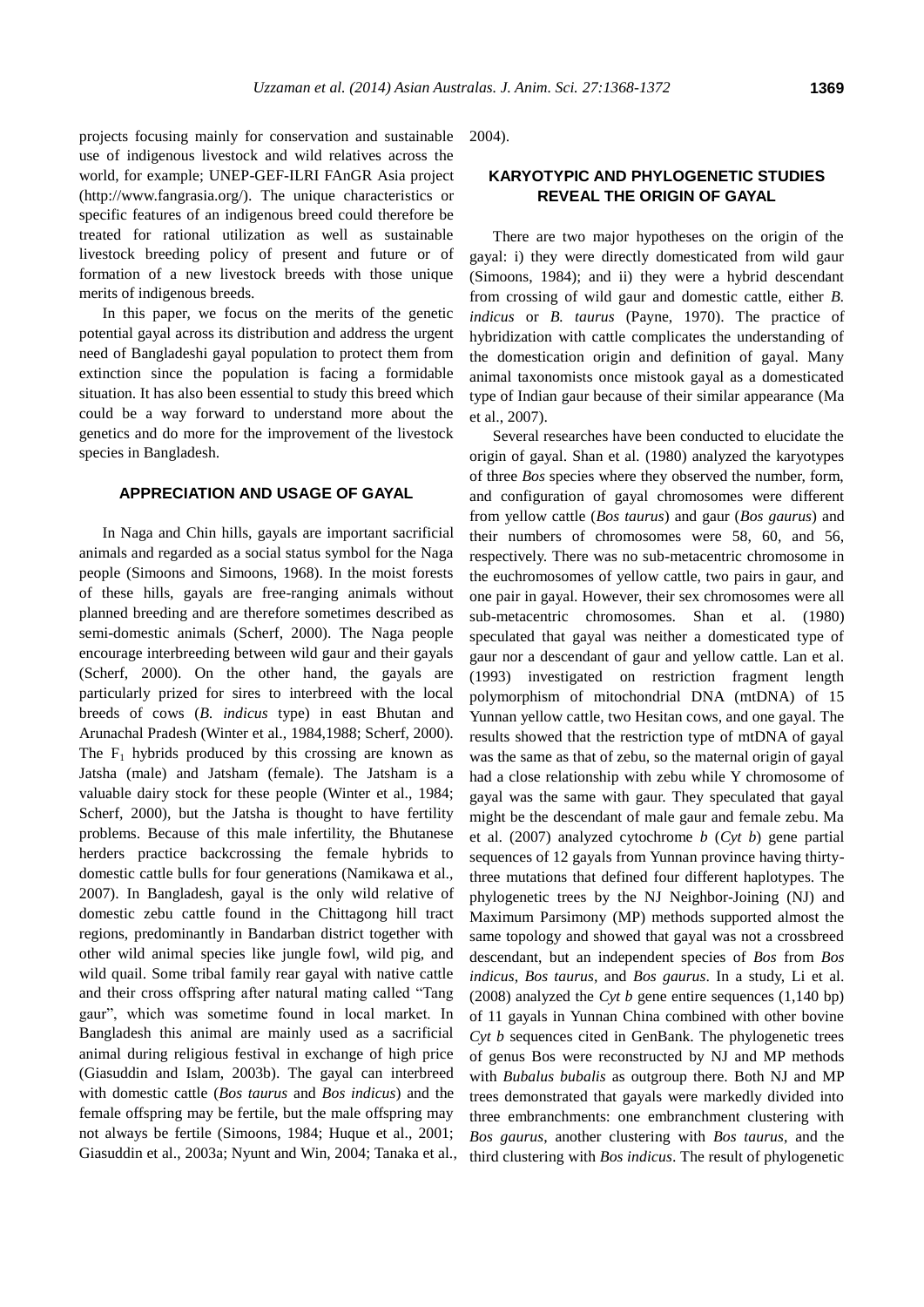|                  | Live weight gain $(g/d)$ | Significance            |            |          |  |
|------------------|--------------------------|-------------------------|------------|----------|--|
| Age group        | Gayal calves             | Native calves           | <b>SED</b> | Level    |  |
| Up to $3$ months | $404.60 \pm 134.39(11)$  | $217.30 \pm 52.21$ (31) | 28.4236    | p<0.001  |  |
| 3 to 6 months    | $306.80 \pm 116.73(14)$  | $245.30\pm46.35(31)$    | 24.1353    | p<0.05   |  |
| 6 to 9 months    | $315.20\pm93.95(9)$      | $262.00\pm46.639(18)$   | 26.7813    | p > 0.05 |  |
| 9 to 12 months   | $312.20\pm90.69(6)$      | $269.00\pm43.15(4)$     | 49.3208    | p > 0.05 |  |

**Table 1.** Growth performances in regard to average live weight gain (g/d) between gayal and native calves (Haque et al., 2001)

SED, standard error of a difference between 2 means; SE, standard error.

Values are mean±SE; figures in parentheses denote number of observations.

analysis suggested that the gayal might be the domesticated form of the gaur, and a great proportion of the gayal bloodline in China was invaded by other bovine species.

Gou et al. (2010) analyzed mtDNA control region sequences of 71 samples and *SRY* gene sequences of 39 samples, together with the available sequences in GenBank which showed that Yunnan gayal originated from the hybridization between male *Bos frontalis* and female *Bos taurus* or *Bos indicus*, and that Yunnan cattle mostly originated from *B. indicus*, also containing some hybrids of male *B. indicus* and female *B. taurus*. Again, Tanaka et al. (2011) conducted a study whereby mitochondrial *cytb* gene of 20 gayals from Myanmar and 13 from Bhutan were sequenced to trace its maternal origin. These results demonstrated that the principal maternal origin of gayal was gaur and suggested that it was directly domesticated from gaur. Therefore, the hypothesis that the gayal was an independent bovine species (Walker et al., 1968; Shan et al., 1980; Ma et al., 2007) was not supported with the results presented by Li et al. (2008) and Tanaka et al. (2011).

# **PHENOTYPIC TRAITS DESERVE ATTENTION IN GAYAL**

Unlike domestic cattle the large semi-domesticated gayal has a bony dorsal ridge on the shoulder and white stocking on all four legs. The color is usually black. The male gayal is darker than the female, the coat color becoming dark brown to black at maturity. Body size of gayal is much bigger than indigenous cattle of Bangladesh. In nature average body weight of mature male gayal is 600 to 700 kg and female 400 to 500 kg; the daily average milk yield of gayal was found 305±30.5 mL/d (Giasuddin et al., 2003a). Studies reported that live weight gain (LWG) up to six (6) months of age significantly differs between gayal and native cattle (Table 1). In addition, it was also found wide variations of birth weight and LWG between the male

and female of different genotypes of gayal crossbred calves (Table 2).

It was reported that the reproductive profile of gayal is very close to the domestic zebu cattle of Bangladesh (Giasuddin et al., 2003a). The animal is reported to be a very hardy and capable to adjust in any adverse environmental conditions. They are rarely used for work and also used as a valuable zoo animal. In India, gayalcattle hybrids produce more milk than gayal cows. In Bhutan, the livestock breeders produce profitable hybrid offspring called "Jatsha" by crossing gayal bull with Siri cows (*Bos taurus*) collected from India (NRC, 1983). However, very limited information on the biology of gayals is available.

# **HOW THE CURRENT POPULATION IS UNDER THREAT**

Gayals abounded in the hill districts of Bangladesh but their number has diminished sharply due to human intervention. Gayals usually stay inside the forest during the daytime but venture into human habitations in search of salt and water at night. Salt is one of the most favorite food items for these animals, which is the reason the villagers often use salt to trap them. Moreover, sometimes the hill tribes collect them from the dense forest and domesticate these animals. Human interactions and manipulation of biodiversity affected the habitats of gayals and forced them to migrate into deeper forests in the further east towards the south-eastern border of the country. An artificial reproduction center for gayals was set up in Naikhangchhari of Bandarban district in 1990 under Bangladesh Livestock Research Institute (BLRI). The center started its activities with two bulls and few female gayals. So far studies reported physical feature, physiological characters, behavior, growth pattern and reproductive potentials of gayal under semi-intensive management system (Giasuddin et al., 2003a;

**Table 2.** Live weight gain (g/d) of gayal-cattle crossbred calves (up to 1 year) (Haque et al., 2001)

| Type             | Genotype                                  | Birth weight | Live weight      | Live weight    | Live weight |
|------------------|-------------------------------------------|--------------|------------------|----------------|-------------|
|                  |                                           | (kg)         | at 6 months (kg) | at 1 year (kg) | gain(g/d)   |
| Crossbred female | 50% Gayal×50% Friesian                    | 36.0         | 165              | 226            | 701         |
| Crossbred male   | 50% Gayal×50% (Friesian×Friesian×Hariana) | 34.0         | 113              | 177            | 437         |
| Crossbred male   | 50% Gayal×50% Jersey                      | 28.0         | 128              | 212            | 556         |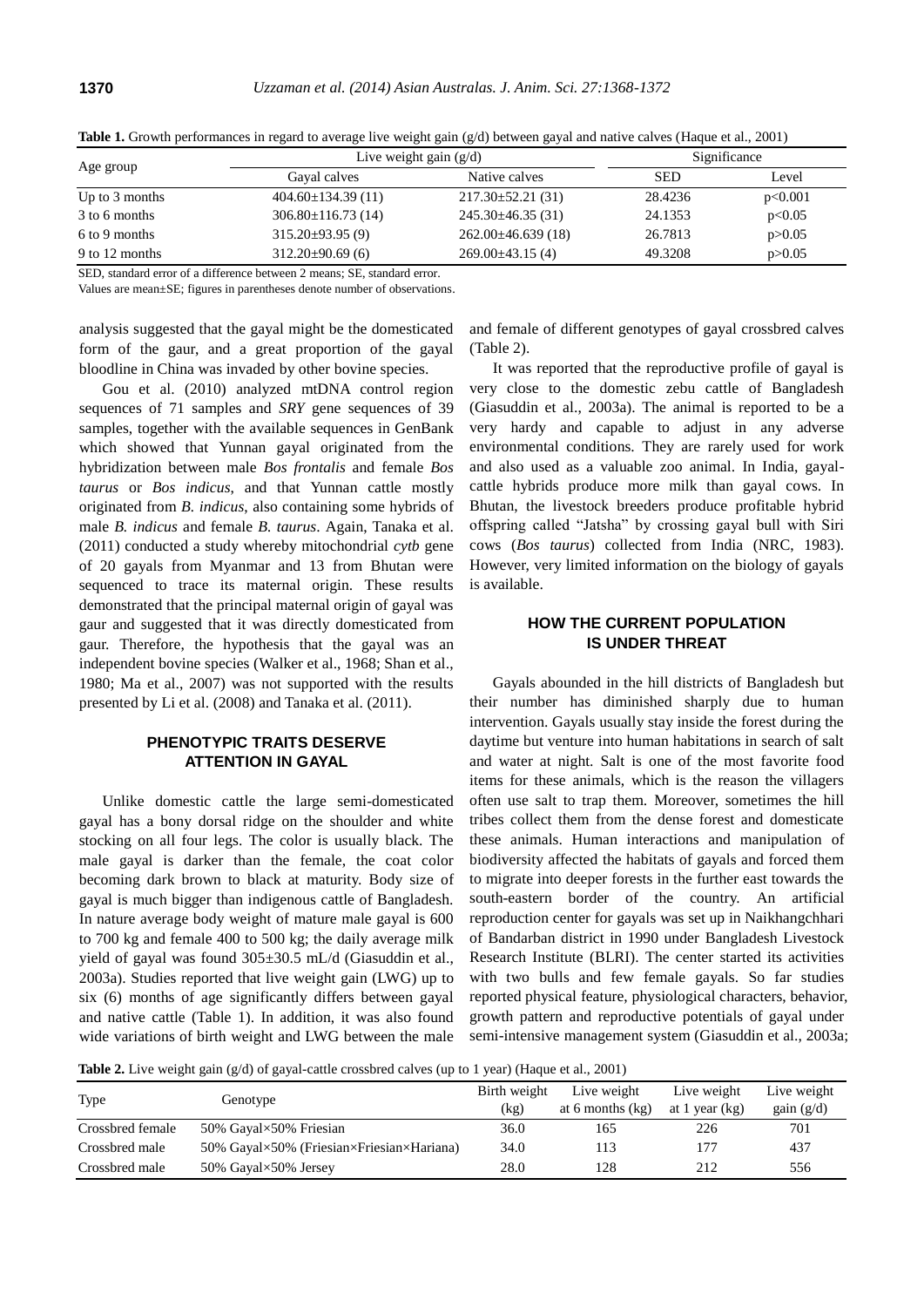**Table 3.** MAF distribution at variable shared ranges of allelic proportion across the genome in gayal ( $n = 17$ )

| MAF categories |       |            |                      |              |                         |            |                       |                 |       |
|----------------|-------|------------|----------------------|--------------|-------------------------|------------|-----------------------|-----------------|-------|
| Fixed $(0)$    |       |            | Rare                 | Intermediate |                         | Common     |                       | ≥0.30 and ≤0.50 |       |
|                |       |            | $(>0$ and $< 0.05$ ) |              | $(ge 0.05$ and $<0.10)$ |            | $(≥0.10$ and $≤0.50)$ |                 |       |
| <b>SNP</b>     | Prop. | <b>SNP</b> | Prop.                | <b>SNP</b>   | Prop.                   | <b>SNP</b> | Prop.                 | <b>SNP</b>      | Prop. |
| 14287          | 19.00 | 15209      | 20.2                 | 19141        | 25.5                    | 21159      | 28.1                  | 5390            | 7.2   |

MAF, minor allele frequency; SNP, single nucleotide polymorphism; Prop., proportion.

Giasuddin and Islam, 2003b). BLRI had also undertaken gayal conservation and improvement program to develop beef type cattle for Bangladesh and to utilize the vast unused hilly areas (Huque and Giasuddin, 1998). Although initial information of the center was really encouraging, the center could not carry out its long term stable conservation scheme due to lack of financial support. A recent study reported that the herd was infected with brucellosis and the present stock will not serve the purpose of conservation of this genetic resource (Mohanta and Bhuiyan, 2010). Therefore, researchers strongly recommended that this infected herd should immediately be replaced by infectionfree animals for future conservation. Being considered the facts above and subsequently, the current population is much more susceptible to stochastic events which might be natural catastrophes, environmental changes or mutations. Experts, therefore, would like to caution that unless proper initiatives are taken to preserve gayals, these nearly extinct animals are heading for further extinction. Deforestation, pouching and illegal hunting aggravate the reasons of extinction. Unfortunately, besides the initiatives of BLRI, no other government, semi-government and NGOs has yet taken any program for the conservation of this valuable genetic resource. When the population of a species is small to begin with, further reduction of their remaining numbers will sharply reduce genetic diversity. So, urgent action is needed to conserve gayal.

# **TOOLS FOR GENETIC EVALUATION AND SET UP CONSERVATION STRATEGY**

Effective tools have to conserve genetic potential of endangered species gayal as well as learning about it in a scientific manner. High-density single nucleotide polymorphism (SNP) arrays are now available for important farm animals and as part of our investigation we collected 17 samples of gayal along with 28 samples of indigenous zebu cattle red Chittagong (RC) from Bangladesh and genotyped with the GeneSeek Genomic Profiler Indicine HD Beadchip, an Illumina Infinium array consisting of nearly 80,000 SNPs derived mainly from *Bos indicus* breed (GeneSeek, Lincoln, NE, USA). For minor allele frequency (MAF) estimation, we analyzed about 69,903 autosoaml SNP markers. The MAF and proportion of polymorphic SNPs were estimated using the Golden Helix SNP Variation

Suite software version 7 (Golden Helix, 2013). The SNPs were screened based on the criteria of call rate ≥95, MAF of  $\geq$ 5% and Hardy–Weinberg equilibrium (HWE)  $\geq$ 0.001 which results in 51,366 SNPs. Within breed genetic variability (observed and expected heterozygosity) and inbreeding (Weir, 1996) estimates were calculated using PowerMarker V3.25 software (Liu [and Muse, 2005\)](http://www.ncbi.nlm.nih.gov/pmc/articles/PMC3604626/#B23). Minor allele frequency distribution across the genome of gayal is shown in Table 3. Our initial analysis of 80K chip data revealed that the existing gayal population is in less diverse and highly inbred status. The observed and expected heterozygosities were  $0.153\pm0.139$  and  $0.148\pm0.143$ , respectively. The inbreeding coefficient was found  $0.061 \pm 0.229$  in our sampled gayal population.

So, tapping the genetic information of this semidomesticated bovine species is indeed a timely approach by us especially considering the value and importance of this genetic resource. Side by side we need to take an initiative for looking into the genome wide diversity having more samples and together with the zebu cattle in Bangladesh. The comparative diversity study might lead to know the genes under selection between these two species. There might also be possible to study the molecular variants of candidate genes in these species and that could give a hint of large phenotypic variations specifically for economic, adaptive as well as fitness traits between cattle and gayal. In addition, this study would help in genetic evaluation and artificial selection of the animals for future generations and/or synthetic breed development in Bangladesh. The investigation therefore, could open up new horizons for research regarding conservation of farm animal's genetic resources like sheep, goat, buffalo etc. that will aid a lot in boosting production potential of these species.

#### **ACKNOWLEDGMENTS**

This study was supported by a MOU between Chungbuk National University and Bangladesh Agricultural University and Next-Generation BioGreen 21 Program under Rural Development Administration.

### **REFERENCES**

Giasuddin, M., K. Huque, and J. Alam. 2003a. [Reproductive](http://www.ajas.info/journal/view.php?number=20395)  potentials of gayal (*Bos frontalis*[\) under semi-intensive](http://www.ajas.info/journal/view.php?number=20395)